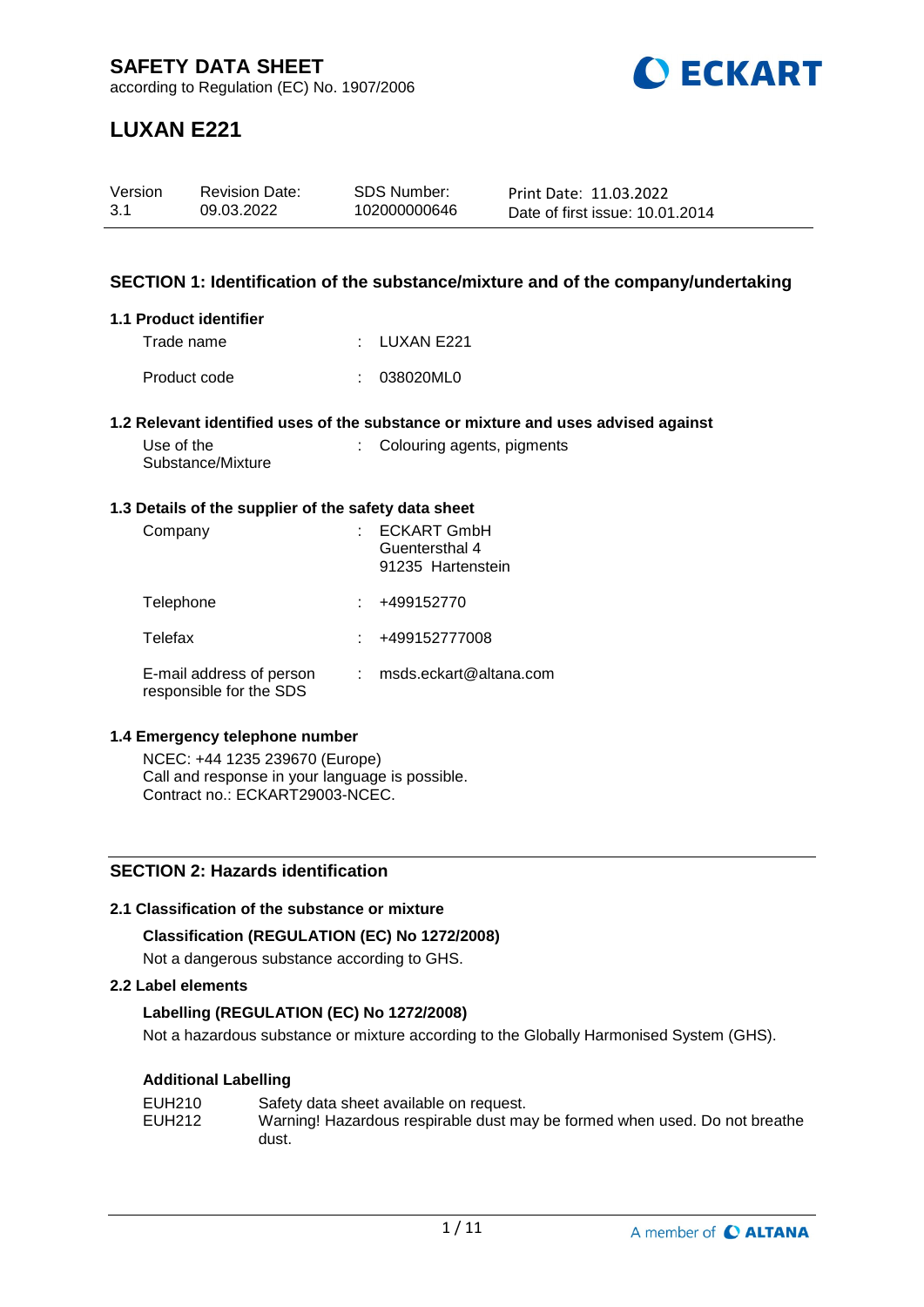

# **LUXAN E221**

| Version | <b>Revision Date:</b> | <b>SDS Number:</b> | Print Date: 11.03.2022          |
|---------|-----------------------|--------------------|---------------------------------|
| 3.1     | 09.03.2022            | 102000000646       | Date of first issue: 10.01.2014 |

## **2.3 Other hazards**

This substance/mixture contains no components considered to be either persistent, bioaccumulative and toxic (PBT), or very persistent and very bioaccumulative (vPvB) at levels of 0.1% or higher.

#### **SECTION 3: Composition/information on ingredients**

#### **3.2 Mixtures**

| Remarks | No hazardous ingredients |
|---------|--------------------------|
|---------|--------------------------|

## **SECTION 4: First aid measures**

#### **4.1 Description of first aid measures**

| General advice          |    | Do not leave the victim unattended.                                                                                                                                           |
|-------------------------|----|-------------------------------------------------------------------------------------------------------------------------------------------------------------------------------|
| If inhaled              | ÷. | If unconscious, place in recovery position and seek medical<br>advice.<br>If symptoms persist, call a physician.                                                              |
| In case of skin contact |    | : Wash off with soap and water.                                                                                                                                               |
| In case of eye contact  |    | : Remove contact lenses.<br>If eye irritation persists, consult a specialist.                                                                                                 |
| If swallowed            |    | Keep respiratory tract clear.<br>Do not give milk or alcoholic beverages.<br>Never give anything by mouth to an unconscious person.<br>If symptoms persist, call a physician. |

## **4.2 Most important symptoms and effects, both acute and delayed**

None known.

#### **4.3 Indication of any immediate medical attention and special treatment needed**

This information is not available.

## **SECTION 5: Firefighting measures**

| 5.1 Extinguishing media                                   |  |                                    |  |  |  |  |
|-----------------------------------------------------------|--|------------------------------------|--|--|--|--|
| Suitable extinguishing media : Foam                       |  | Carbon dioxide (CO2)<br>ABC powder |  |  |  |  |
| 5.3 Special hazarde aricing from the substance or mixture |  |                                    |  |  |  |  |

## **5.2 Special hazards arising from the substance or mixture**

## **5.3 Advice for firefighters**

| Special protective equipment | Wear self-contained breathing apparatus for firefighting if |
|------------------------------|-------------------------------------------------------------|
| for firefighters             | necessary.                                                  |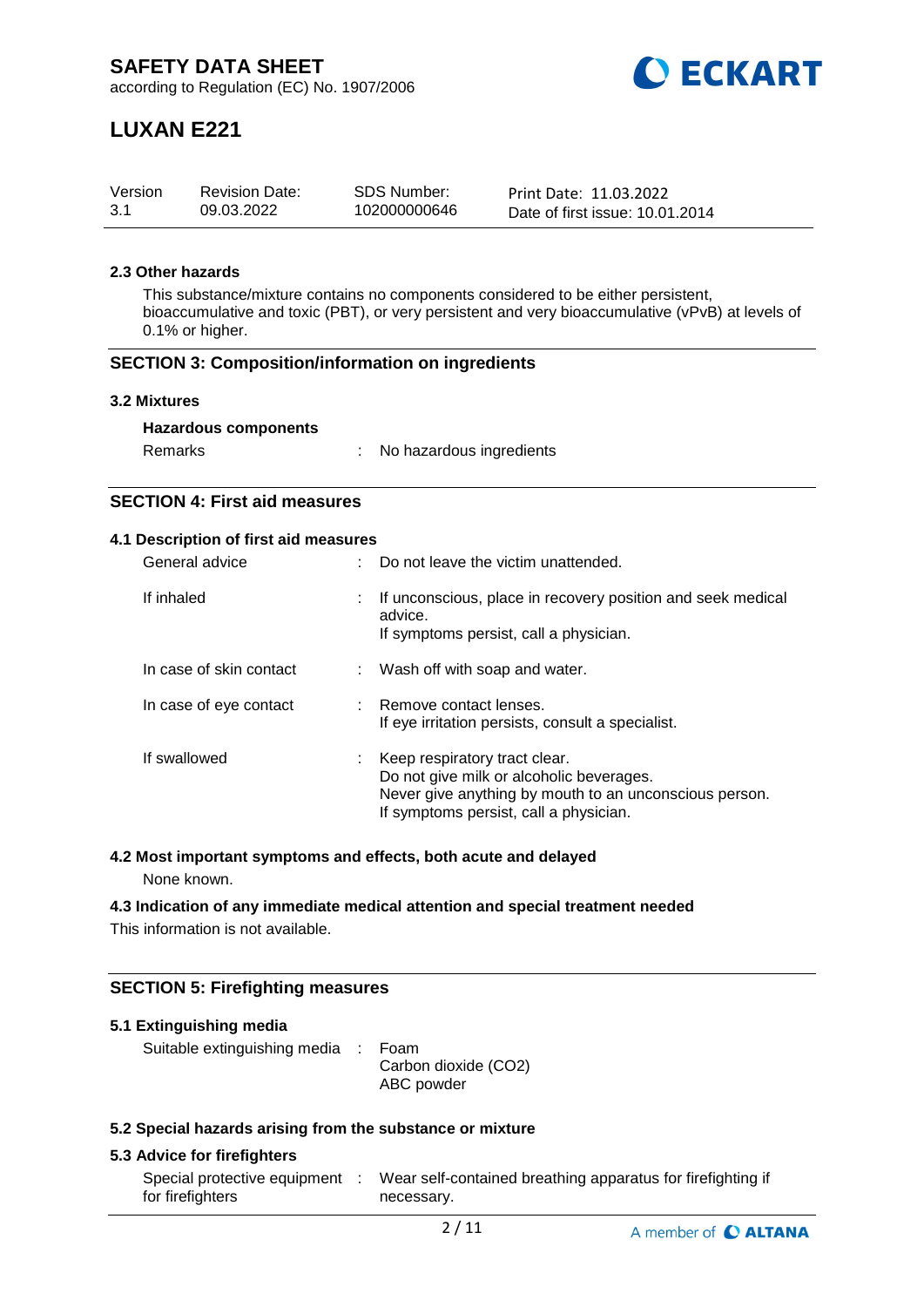**SAFETY DATA SHEET**



according to Regulation (EC) No. 1907/2006

# **LUXAN E221**

| Version<br>3.1                                           | <b>Revision Date:</b><br>09.03.2022           |  | <b>SDS Number:</b><br>102000000646 | Print Date: 11.03.2022<br>Date of first issue: 10.01.2014                                                                                            |  |
|----------------------------------------------------------|-----------------------------------------------|--|------------------------------------|------------------------------------------------------------------------------------------------------------------------------------------------------|--|
|                                                          | Further information                           |  |                                    | Standard procedure for chemical fires.<br>Use extinguishing measures that are appropriate to local<br>circumstances and the surrounding environment. |  |
|                                                          | <b>SECTION 6: Accidental release measures</b> |  |                                    |                                                                                                                                                      |  |
|                                                          |                                               |  |                                    | 6.1 Personal precautions, protective equipment and emergency procedures                                                                              |  |
|                                                          | Personal precautions                          |  | : Avoid dust formation.            |                                                                                                                                                      |  |
|                                                          | <b>6.2 Environmental precautions</b>          |  |                                    |                                                                                                                                                      |  |
|                                                          | Environmental precautions                     |  |                                    | No special environmental precautions required.                                                                                                       |  |
| 6.3 Methods and material for containment and cleaning up |                                               |  |                                    |                                                                                                                                                      |  |
|                                                          | Methods for cleaning up                       |  | Sweep up and shovel.               | Pick up and arrange disposal without creating dust.<br>Keep in suitable, closed containers for disposal.                                             |  |
| 6.4 Reference to other sections                          |                                               |  |                                    |                                                                                                                                                      |  |

## **SECTION 7: Handling and storage**

| 7.1 Precautions for safe handling<br>Advice on safe handling                                                         | For personal protection see section 8.<br>Smoking, eating and drinking should be prohibited in the<br>application area. |
|----------------------------------------------------------------------------------------------------------------------|-------------------------------------------------------------------------------------------------------------------------|
| Advice on protection against<br>÷.<br>fire and explosion                                                             | Provide appropriate exhaust ventilation at places where dust<br>is formed.                                              |
| Hygiene measures                                                                                                     | : General industrial hygiene practice.                                                                                  |
| 7.2 Conditions for safe storage, including any incompatibilities<br>Requirements for storage<br>areas and containers | : Electrical installations / working materials must comply with<br>the technological safety standards.                  |
| Advice on common storage                                                                                             | : No materials to be especially mentioned.                                                                              |
| Further information on<br>storage stability                                                                          | Keep in a dry place. No decomposition if stored and applied<br>as directed.                                             |

## **7.3 Specific end use(s)**

This information is not available.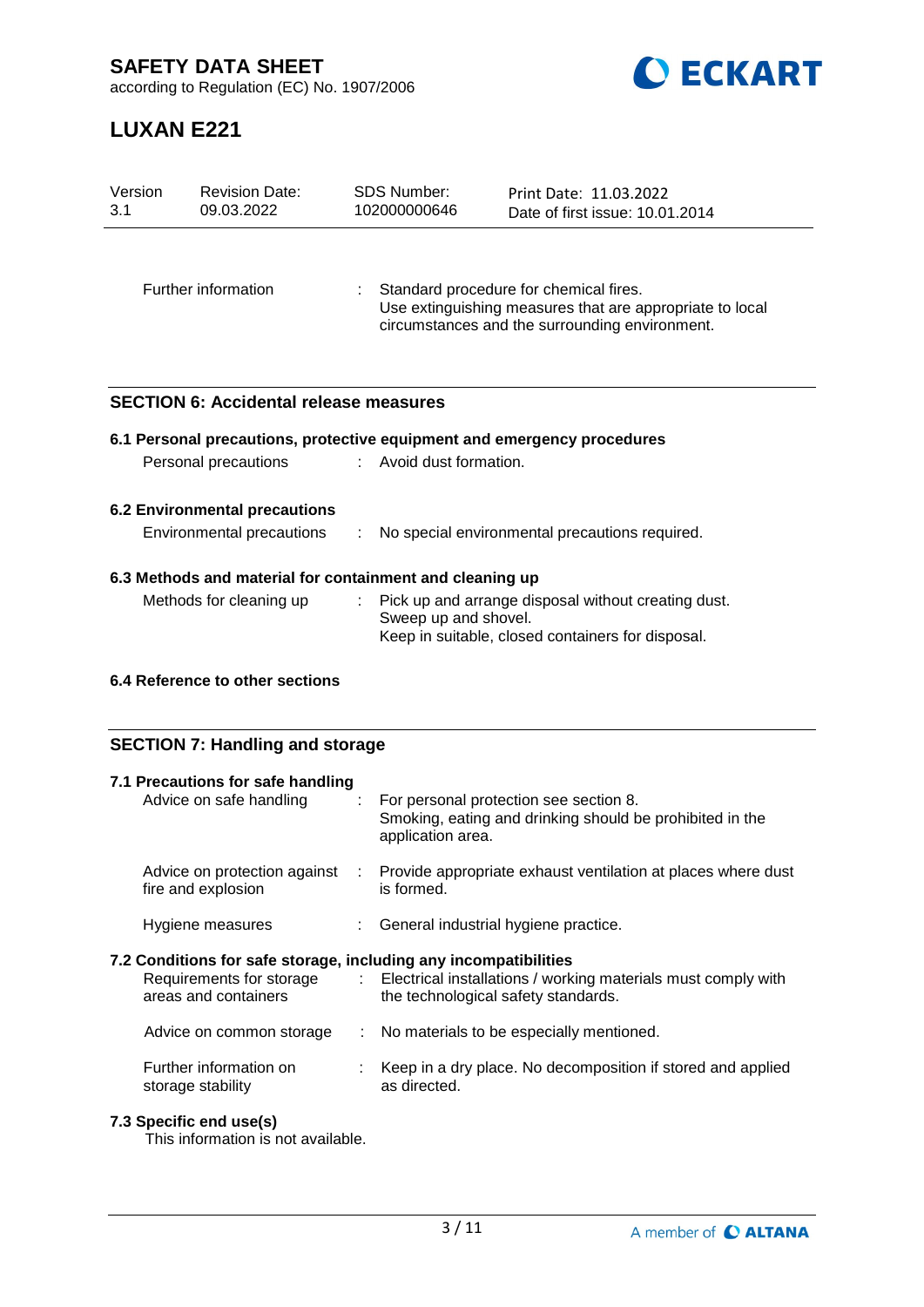

## **LUXAN E221**

| Version | <b>Revision Date:</b> | SDS Number:  | Print Date: 11.03.2022          |
|---------|-----------------------|--------------|---------------------------------|
| 3.1     | 09.03.2022            | 102000000646 | Date of first issue: 10.01.2014 |

## **SECTION 8: Exposure controls/personal protection**

## **8.1 Control parameters**

#### **Occupational Exposure Limits**

| Components          | CAS-No.        | Value type (Form                                                                                                                                                                                                                                                                                                                                                                                                                                                                                                                                                                                                                                                                                                                                                                                                                                                                                                                                                                                                                                                                                                                                                                                                                                                                                                                                                                                                                                                                                                                                                                                                                                                                                                                                                                                                                        | Control parameters                                                                                                                                                                                                                                                                                                                                                                                                                                                                                                                          | <b>Basis</b> |  |
|---------------------|----------------|-----------------------------------------------------------------------------------------------------------------------------------------------------------------------------------------------------------------------------------------------------------------------------------------------------------------------------------------------------------------------------------------------------------------------------------------------------------------------------------------------------------------------------------------------------------------------------------------------------------------------------------------------------------------------------------------------------------------------------------------------------------------------------------------------------------------------------------------------------------------------------------------------------------------------------------------------------------------------------------------------------------------------------------------------------------------------------------------------------------------------------------------------------------------------------------------------------------------------------------------------------------------------------------------------------------------------------------------------------------------------------------------------------------------------------------------------------------------------------------------------------------------------------------------------------------------------------------------------------------------------------------------------------------------------------------------------------------------------------------------------------------------------------------------------------------------------------------------|---------------------------------------------------------------------------------------------------------------------------------------------------------------------------------------------------------------------------------------------------------------------------------------------------------------------------------------------------------------------------------------------------------------------------------------------------------------------------------------------------------------------------------------------|--------------|--|
|                     |                | of exposure)                                                                                                                                                                                                                                                                                                                                                                                                                                                                                                                                                                                                                                                                                                                                                                                                                                                                                                                                                                                                                                                                                                                                                                                                                                                                                                                                                                                                                                                                                                                                                                                                                                                                                                                                                                                                                            |                                                                                                                                                                                                                                                                                                                                                                                                                                                                                                                                             |              |  |
| titanium dioxide    | 13463-67-<br>7 | TWA (inhalable                                                                                                                                                                                                                                                                                                                                                                                                                                                                                                                                                                                                                                                                                                                                                                                                                                                                                                                                                                                                                                                                                                                                                                                                                                                                                                                                                                                                                                                                                                                                                                                                                                                                                                                                                                                                                          | $10$ mg/m $3$                                                                                                                                                                                                                                                                                                                                                                                                                                                                                                                               | GB EH40      |  |
|                     |                | dust)                                                                                                                                                                                                                                                                                                                                                                                                                                                                                                                                                                                                                                                                                                                                                                                                                                                                                                                                                                                                                                                                                                                                                                                                                                                                                                                                                                                                                                                                                                                                                                                                                                                                                                                                                                                                                                   |                                                                                                                                                                                                                                                                                                                                                                                                                                                                                                                                             |              |  |
| Further information |                | For the purposes of these limits, respirable dust and inhalable dust are<br>those fractions of airborne dust which will be collected when sampling is<br>undertaken in accordance with the methods described in MDHS14/4<br>General methods for sampling and gravimetric analysis or respirable,<br>thoracic and inhalable aerosols., The COSHH definition of a substance<br>hazardous to health includes dust of any kind when present at a<br>concentration in air equal to or greater than 10 mg.m-3 8-hour TWA of<br>inhalable dust or 4 mg.m-3 8-hour TWA of respirable dust. This means that<br>any dust will be subject to COSHH if people are exposed to dust above<br>these levels. Some dusts have been assigned specific WELs and exposure<br>to these must comply with the appropriate limits., Most industrial dusts<br>contain particles of a wide range of sizes. The behaviour, deposition and<br>fate of any particular particle after entry into the human respiratory system,<br>and the body response that it elicits, depend on the nature and size of the<br>particle. HSE distinguishes two size fractions for limit-setting purposes<br>termed 'inhalable' and 'respirable'., Inhalable dust approximates to the<br>fraction of airborne material that enters the nose and mouth during breathing<br>and is therefore available for deposition in the respiratory tract. Respirable<br>dust approximates to the fraction that penetrates to the gas exchange region<br>of the lung. Fuller definitions and explanatory material are given in<br>MDHS14/4., Where dusts contain components that have their own assigned<br>WEL, all the relevant limits should be complied with., Where no specific<br>short-term exposure limit is listed, a figure three times the long-term<br>exposure limit should be used. |                                                                                                                                                                                                                                                                                                                                                                                                                                                                                                                                             |              |  |
|                     |                | TWA (Inhalable)                                                                                                                                                                                                                                                                                                                                                                                                                                                                                                                                                                                                                                                                                                                                                                                                                                                                                                                                                                                                                                                                                                                                                                                                                                                                                                                                                                                                                                                                                                                                                                                                                                                                                                                                                                                                                         | 10 mg/m3                                                                                                                                                                                                                                                                                                                                                                                                                                                                                                                                    | GB EH40      |  |
| Further information |                | times the long-term exposure limit should be used.                                                                                                                                                                                                                                                                                                                                                                                                                                                                                                                                                                                                                                                                                                                                                                                                                                                                                                                                                                                                                                                                                                                                                                                                                                                                                                                                                                                                                                                                                                                                                                                                                                                                                                                                                                                      | The COSHH definition of a substance hazardous to health includes dust of<br>any kind when present at a concentration in air equal to or greater than 10<br>mg.m-3 8-hour TWA of inhalable dust or 4 mg.m-3 8-hour TWA of respirable<br>dust. This means that any dust will be subject to COSHH if people are<br>exposed to dust above these levels. Some dusts have been assigned<br>specific WELs and exposure to these must comply with the appropriate<br>limits., Where no specific short-term exposure limit is listed, a figure three |              |  |
|                     |                | TWA (Respirable<br>dust)                                                                                                                                                                                                                                                                                                                                                                                                                                                                                                                                                                                                                                                                                                                                                                                                                                                                                                                                                                                                                                                                                                                                                                                                                                                                                                                                                                                                                                                                                                                                                                                                                                                                                                                                                                                                                | $4 \,\mathrm{mg/m3}$                                                                                                                                                                                                                                                                                                                                                                                                                                                                                                                        | GB EH40      |  |
| Further information |                |                                                                                                                                                                                                                                                                                                                                                                                                                                                                                                                                                                                                                                                                                                                                                                                                                                                                                                                                                                                                                                                                                                                                                                                                                                                                                                                                                                                                                                                                                                                                                                                                                                                                                                                                                                                                                                         | For the purposes of these limits, respirable dust and inhalable dust are<br>those fractions of airborne dust which will be collected when sampling is<br>undertaken in accordance with the methods described in MDHS14/4<br>General methods for sampling and gravimetric analysis or respirable,<br>thoracic and inhalable aerosols., The COSHH definition of a substance<br>hazardous to health includes dust of any kind when present at a<br>concentration in air equal to or greater than 10 mg.m-3 8-hour TWA of                       |              |  |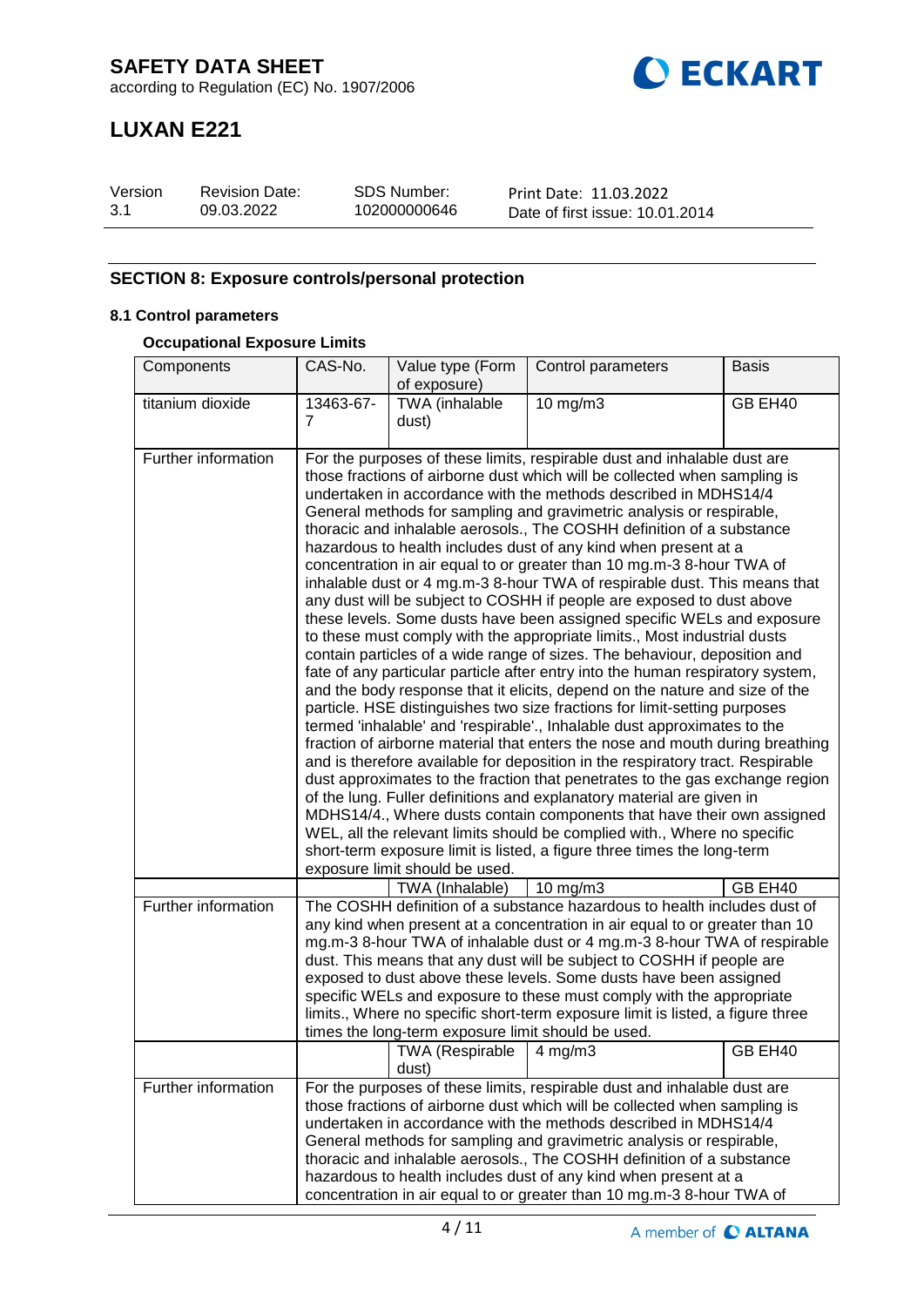**SAFETY DATA SHEET**

according to Regulation (EC) No. 1907/2006



## **LUXAN E221**

| Version | <b>Revision Date:</b> | <b>SDS Number:</b>                  | Print Date: 11.03.2022                                                                                                                                                                                                                                                                                                                                                                                                                                                                                                                                                                                                                                                                                                                                                                                                                                                                                                                                                                                                                                                                                                                                                                                                                                                       |
|---------|-----------------------|-------------------------------------|------------------------------------------------------------------------------------------------------------------------------------------------------------------------------------------------------------------------------------------------------------------------------------------------------------------------------------------------------------------------------------------------------------------------------------------------------------------------------------------------------------------------------------------------------------------------------------------------------------------------------------------------------------------------------------------------------------------------------------------------------------------------------------------------------------------------------------------------------------------------------------------------------------------------------------------------------------------------------------------------------------------------------------------------------------------------------------------------------------------------------------------------------------------------------------------------------------------------------------------------------------------------------|
| 3.1     | 09.03.2022            | 102000000646                        | Date of first issue: 10.01.2014                                                                                                                                                                                                                                                                                                                                                                                                                                                                                                                                                                                                                                                                                                                                                                                                                                                                                                                                                                                                                                                                                                                                                                                                                                              |
|         |                       | exposure limit should be used.      | inhalable dust or 4 mg.m-3 8-hour TWA of respirable dust. This means that<br>any dust will be subject to COSHH if people are exposed to dust above<br>these levels. Some dusts have been assigned specific WELs and exposure<br>to these must comply with the appropriate limits., Most industrial dusts<br>contain particles of a wide range of sizes. The behaviour, deposition and<br>fate of any particular particle after entry into the human respiratory system,<br>and the body response that it elicits, depend on the nature and size of the<br>particle. HSE distinguishes two size fractions for limit-setting purposes<br>termed 'inhalable' and 'respirable'., Inhalable dust approximates to the<br>fraction of airborne material that enters the nose and mouth during breathing<br>and is therefore available for deposition in the respiratory tract. Respirable<br>dust approximates to the fraction that penetrates to the gas exchange region<br>of the lung. Fuller definitions and explanatory material are given in<br>MDHS14/4., Where dusts contain components that have their own assigned<br>WEL, all the relevant limits should be complied with., Where no specific<br>short-term exposure limit is listed, a figure three times the long-term |
|         |                       | <b>TWA (Respirable</b><br>fraction) | GB EH40<br>$4$ mg/m $3$                                                                                                                                                                                                                                                                                                                                                                                                                                                                                                                                                                                                                                                                                                                                                                                                                                                                                                                                                                                                                                                                                                                                                                                                                                                      |
|         | Further information   |                                     | The COSHH definition of a substance hazardous to health includes dust of<br>any kind when present at a concentration in air equal to or greater than 10<br>mg.m-3 8-hour TWA of inhalable dust or 4 mg.m-3 8-hour TWA of respirable<br>dust. This means that any dust will be subject to COSHH if people are<br>exposed to dust above these levels. Some dusts have been assigned<br>specific WELs and exposure to these must comply with the appropriate<br>limits., Where no specific short-term exposure limit is listed, a figure three<br>times the long-term exposure limit should be used.                                                                                                                                                                                                                                                                                                                                                                                                                                                                                                                                                                                                                                                                            |

#### **8.2 Exposure controls**

| Personal protective equipment |  |                                                                    |  |  |
|-------------------------------|--|--------------------------------------------------------------------|--|--|
| Eye protection                |  | Safety glasses                                                     |  |  |
| Skin and body protection      |  | Protective suit                                                    |  |  |
| Respiratory protection        |  | No personal respiratory protective equipment normally<br>required. |  |  |

## **SECTION 9: Physical and chemical properties**

## **9.1 Information on basic physical and chemical properties**

| Appearance             | : powder                                      |
|------------------------|-----------------------------------------------|
| Colour                 | : gold                                        |
| Odour                  | : characteristic                              |
| <b>Odour Threshold</b> | : No data available                           |
| рH                     | : substance/mixture is non-soluble (in water) |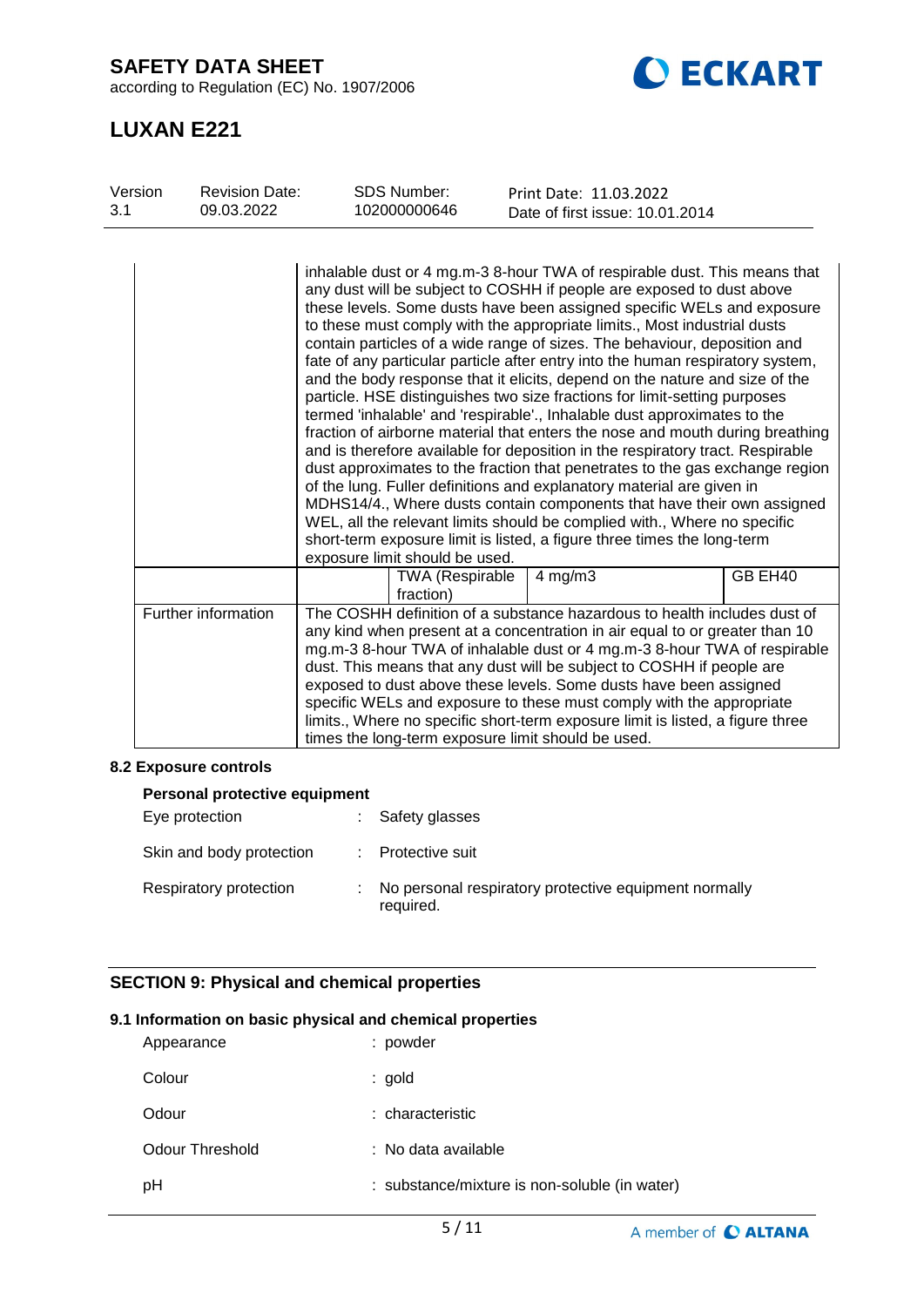## **SAFETY DATA SHEET**

according to Regulation (EC) No. 1907/2006



## **LUXAN E221**

| Version<br>3.1 | <b>Revision Date:</b><br>09.03.2022                 | SDS Number:<br>102000000646 | Print Date: 11.03.2022<br>Date of first issue: 10.01.2014 |
|----------------|-----------------------------------------------------|-----------------------------|-----------------------------------------------------------|
|                |                                                     |                             |                                                           |
|                | Freezing point                                      | : No data available         |                                                           |
|                | Boiling point/boiling range                         | : 2,501 °C                  |                                                           |
|                | Flash point                                         | : No data available         |                                                           |
|                | Evaporation rate                                    | : No data available         |                                                           |
|                | Flammability (solid, gas)                           | : No data available         |                                                           |
|                | Self-ignition                                       | : No data available         |                                                           |
|                | Auto-ignition temperature                           | : No data available         |                                                           |
|                | Smoldering temperature                              | : No data available         |                                                           |
|                | Decomposition temperature                           | : No data available         |                                                           |
|                | <b>Explosive properties</b>                         | : No data available         |                                                           |
|                | Oxidizing properties                                | : No data available         |                                                           |
|                | Upper explosion limit / Upper<br>flammability limit | : No data available         |                                                           |
|                | Lower explosion limit / Lower<br>flammability limit | : No data available         |                                                           |
|                | Vapour pressure                                     | : No data available         |                                                           |
|                | Relative vapour density                             | : No data available         |                                                           |
|                | Relative density                                    | : No data available         |                                                           |
|                | Density                                             | : $2.54 - 2.7$ g/cm3        |                                                           |
|                | <b>Bulk density</b>                                 | : $0.27 - 0.53$ g/cm3       |                                                           |
|                | Water solubility                                    | : No data available         |                                                           |
|                | Solubility in other solvents                        | : No data available         |                                                           |
|                | Partition coefficient: n-<br>octanol/water          | : No data available         |                                                           |
|                | Decomposition temperature                           | : No data available         |                                                           |
|                | Viscosity, dynamic                                  | : No data available         |                                                           |
|                | Viscosity, kinematic                                | : No data available         |                                                           |
|                | Flow time                                           | : No data available         |                                                           |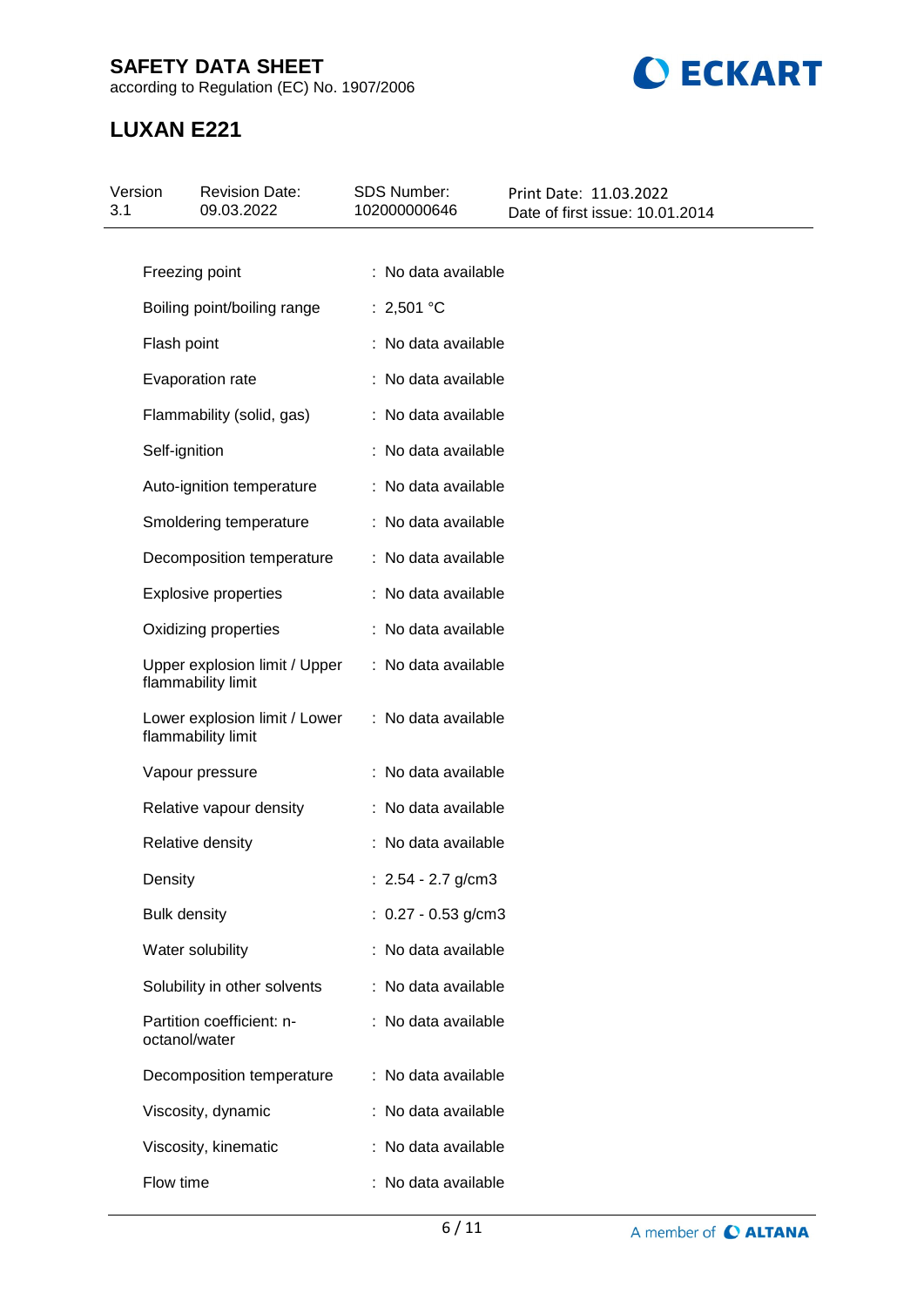

# **LUXAN E221**

| Version | <b>Revision Date:</b> | SDS Number:  | Print Date: 11.03.2022          |
|---------|-----------------------|--------------|---------------------------------|
| 3.1     | 09.03.2022            | 102000000646 | Date of first issue: 10.01.2014 |

## **9.2 Other information**

No data available

#### **SECTION 10: Stability and reactivity**

#### **10.1 Reactivity**

No decomposition if stored and applied as directed.

#### **10.2 Chemical stability**

No decomposition if stored and applied as directed.

#### **10.3 Possibility of hazardous reactions**

| Hazardous reactions | Stable under recommended storage conditions. |
|---------------------|----------------------------------------------|
|                     | No hazards to be specially mentioned.        |

## **10.4 Conditions to avoid**

| Conditions to avoid | No data available |
|---------------------|-------------------|
|                     |                   |

#### **10.5 Incompatible materials**

## **10.6 Hazardous decomposition products**

| Contact with water or humid | : This information is not available. |
|-----------------------------|--------------------------------------|
| air                         |                                      |

Thermal decomposition : This information is not available.

## **SECTION 11: Toxicological information**

#### **11.1 Information on toxicological effects**

#### **Acute toxicity**

Not classified based on available information.

#### **Skin corrosion/irritation**

Not classified based on available information.

#### **Serious eye damage/eye irritation**

Not classified based on available information.

## **Respiratory or skin sensitisation**

#### **Skin sensitisation**

Not classified based on available information.

#### **Respiratory sensitisation**

Not classified based on available information.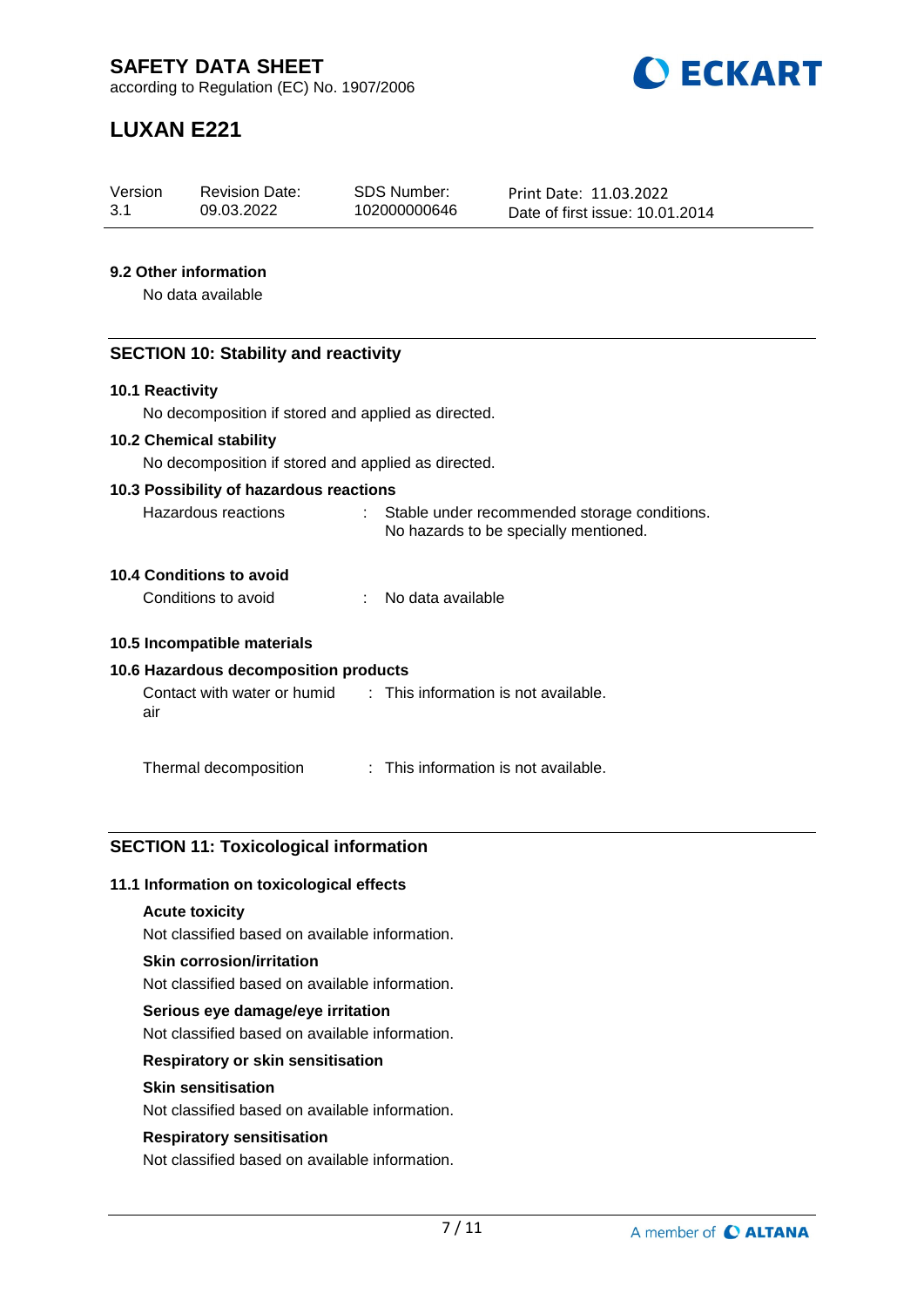

# **LUXAN E221**

| Version | <b>Revision Date:</b> | SDS Number:  | Print Date: 11.03.2022          |
|---------|-----------------------|--------------|---------------------------------|
| 3.1     | 09.03.2022            | 102000000646 | Date of first issue: 10.01.2014 |
|         |                       |              |                                 |

## **Germ cell mutagenicity**

Not classified based on available information.

#### **Carcinogenicity** Not classified based on available information.

**Reproductive toxicity** Not classified based on available information.

#### **STOT - single exposure** Not classified based on available information.

## **STOT - repeated exposure**

Not classified based on available information.

#### **Aspiration toxicity**

Not classified based on available information.

## **Further information**

**Product:**

Remarks: No data available

## **SECTION 12: Ecological information**

#### **12.1 Toxicity**

No data available

## **12.2 Persistence and degradability**

No data available

## **12.3 Bioaccumulative potential**

No data available

## **12.4 Mobility in soil**

No data available

## **12.5 Results of PBT and vPvB assessment**

## **Product:**

Assessment : This substance/mixture contains no components considered to be either persistent, bioaccumulative and toxic (PBT), or very persistent and very bioaccumulative (vPvB) at levels of 0.1% or higher..

### **12.6 Other adverse effects**

## **Product:**

| Additional ecological | No data available |  |
|-----------------------|-------------------|--|
| information           |                   |  |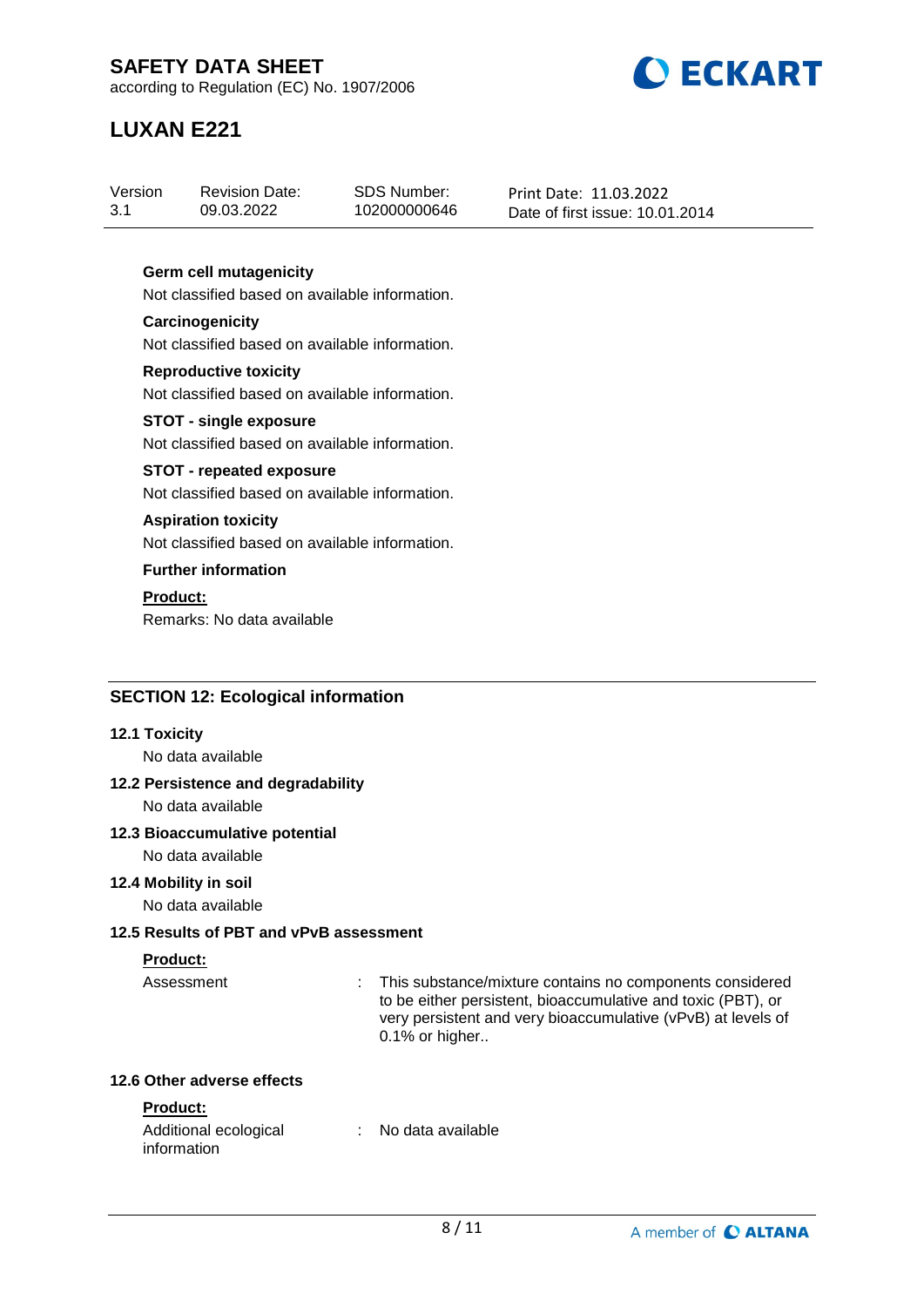

# **LUXAN E221**

| Version | <b>Revision Date:</b> | SDS Number:  | Print Date: 11.03.2022          |
|---------|-----------------------|--------------|---------------------------------|
| 3.1     | 09.03.2022            | 102000000646 | Date of first issue: 10.01.2014 |

## **SECTION 13: Disposal considerations**

#### **13.1 Waste treatment methods**

Contaminated packaging : Empty containers should be taken to an approved waste handling site for recycling or disposal.

#### **SECTION 14: Transport information**

#### **14.1 UN number**

Not regulated as a dangerous good

#### **14.2 UN proper shipping name**

Not regulated as a dangerous good

#### **14.3 Transport hazard class(es)**

Not regulated as a dangerous good

#### **14.4 Packing group**

Not regulated as a dangerous good

#### **14.5 Environmental hazards**

Not regulated as a dangerous good

#### **14.6 Special precautions for user**

Remarks : Not classified as dangerous in the meaning of transport

- regulations.
- **14.7 Transport in bulk according to Annex II of Marpol and the IBC Code**

Not applicable for product as supplied.

#### **SECTION 15: Regulatory information**

#### **15.1 Safety, health and environmental regulations/legislation specific for the substance or mixture**

| REACH - Candidate List of Substances of Very High<br>Concern for Authorisation (Article 59). | Not applicable |
|----------------------------------------------------------------------------------------------|----------------|
| Regulation (EC) No 1005/2009 on substances that<br>deplete the ozone layer                   | Not applicable |
| Regulation (EU) 2019/1021 on persistent organic<br>pollutants (recast)                       | Not applicable |
| UK REACH List of substances subject to authorisation<br>(Annex XIV)                          | Not applicable |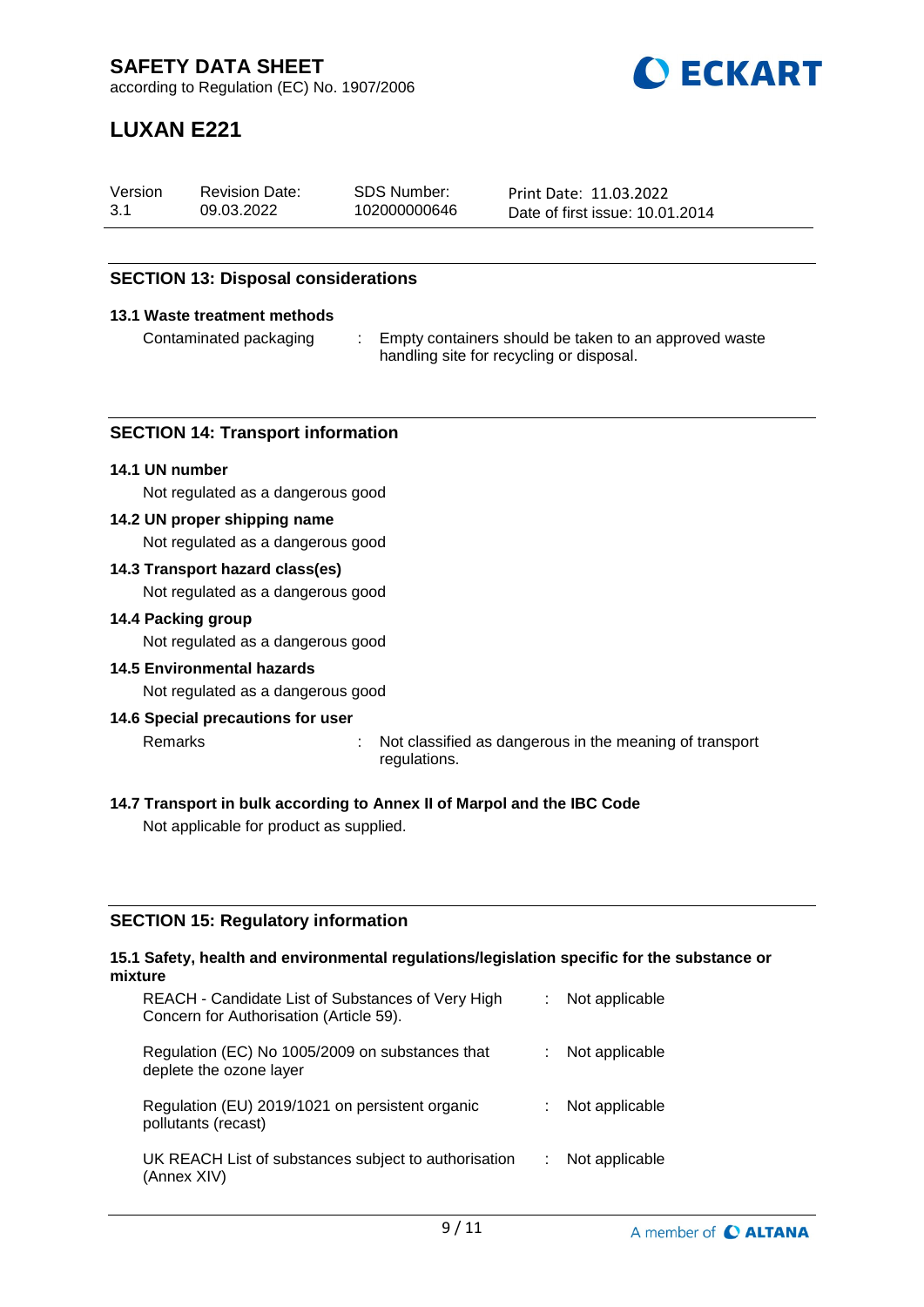**DECKART** 

according to Regulation (EC) No. 1907/2006

## **LUXAN E221**

| Version | <b>Revision Date:</b> | SDS Number:  | Print Date: 11.03.2022          |
|---------|-----------------------|--------------|---------------------------------|
| 3.1     | 09.03.2022            | 102000000646 | Date of first issue: 10.01.2014 |
|         |                       |              |                                 |

REACH - Restrictions on the manufacture, placing on the market and use of certain dangerous substances, preparations and articles (Annex XVII)

: Not applicable

#### **15.2 Chemical safety assessment**

#### **SECTION 16: Other information**

#### **Full text of other abbreviations**

| GB EH40       | : UK. EH40 WEL - Workplace Exposure Limits               |
|---------------|----------------------------------------------------------|
| GB EH40 / TWA | : Long-term exposure limit (8-hour TWA reference period) |

ADN - European Agreement concerning the International Carriage of Dangerous Goods by Inland Waterways; ADR - European Agreement concerning the International Carriage of Dangerous Goods by Road; AIIC - Australian Inventory of Industrial Chemicals; ASTM - American Society for the Testing of Materials; bw - Body weight; CLP - Classification Labelling Packaging Regulation; Regulation (EC) No 1272/2008; CMR - Carcinogen, Mutagen or Reproductive Toxicant; DIN - Standard of the German Institute for Standardisation; DSL - Domestic Substances List (Canada); ECHA - European Chemicals Agency; EC-Number - European Community number; ECx -Concentration associated with x% response; ELx - Loading rate associated with x% response; EmS - Emergency Schedule; ENCS - Existing and New Chemical Substances (Japan); ErCx - Concentration associated with x% growth rate response; GHS - Globally Harmonized System; GLP - Good Laboratory Practice; IARC - International Agency for Research on Cancer; IATA - International Air Transport Association; IBC - International Code for the Construction and Equipment of Ships carrying Dangerous Chemicals in Bulk; IC50 - Half maximal inhibitory concentration; ICAO - International Civil Aviation Organization; IECSC - Inventory of Existing Chemical Substances in China; IMDG - International Maritime Dangerous Goods; IMO - International Maritime Organization; ISHL - Industrial Safety and Health Law (Japan); ISO - International Organisation for Standardization; KECI - Korea Existing Chemicals Inventory; LC50 - Lethal Concentration to 50 % of a test population; LD50 - Lethal Dose to 50% of a test population (Median Lethal Dose); MARPOL - International Convention for the Prevention of Pollution from Ships; n.o.s. - Not Otherwise Specified; NO(A)EC - No Observed (Adverse) Effect Concentration; NO(A)EL - No Observed (Adverse) Effect Level; NOELR - No Observable Effect Loading Rate; NZIoC - New Zealand Inventory of Chemicals; OECD - Organization for Economic Co-operation and Development; OPPTS - Office of Chemical Safety and Pollution Prevention; PBT - Persistent, Bioaccumulative and Toxic substance; PICCS - Philippines Inventory of Chemicals and Chemical Substances; (Q)SAR - (Quantitative) Structure Activity Relationship; REACH - Regulation (EC) No 1907/2006 of the European Parliament and of the Council concerning the Registration, Evaluation, Authorisation and Restriction of Chemicals; RID - Regulations concerning the International Carriage of Dangerous Goods by Rail; SADT - Self-Accelerating Decomposition Temperature; SDS - Safety Data Sheet; SVHC - Substance of Very High Concern; TCSI - Taiwan Chemical Substance Inventory; TECI - Thailand Existing Chemicals Inventory; TRGS - Technical Rule for Hazardous Substances; TSCA - Toxic Substances Control Act (United States); UN - United Nations; vPvB - Very Persistent and Very Bioaccumulative

#### **Further information**

The information provided in this Safety Data Sheet is correct to the best of our knowledge, information and belief at the date of its publication. The information given is designed only as a guidance for safe handling, use, processing, storage, transportation, disposal and release and is not to be considered a warranty or quality specification. The information relates only to the